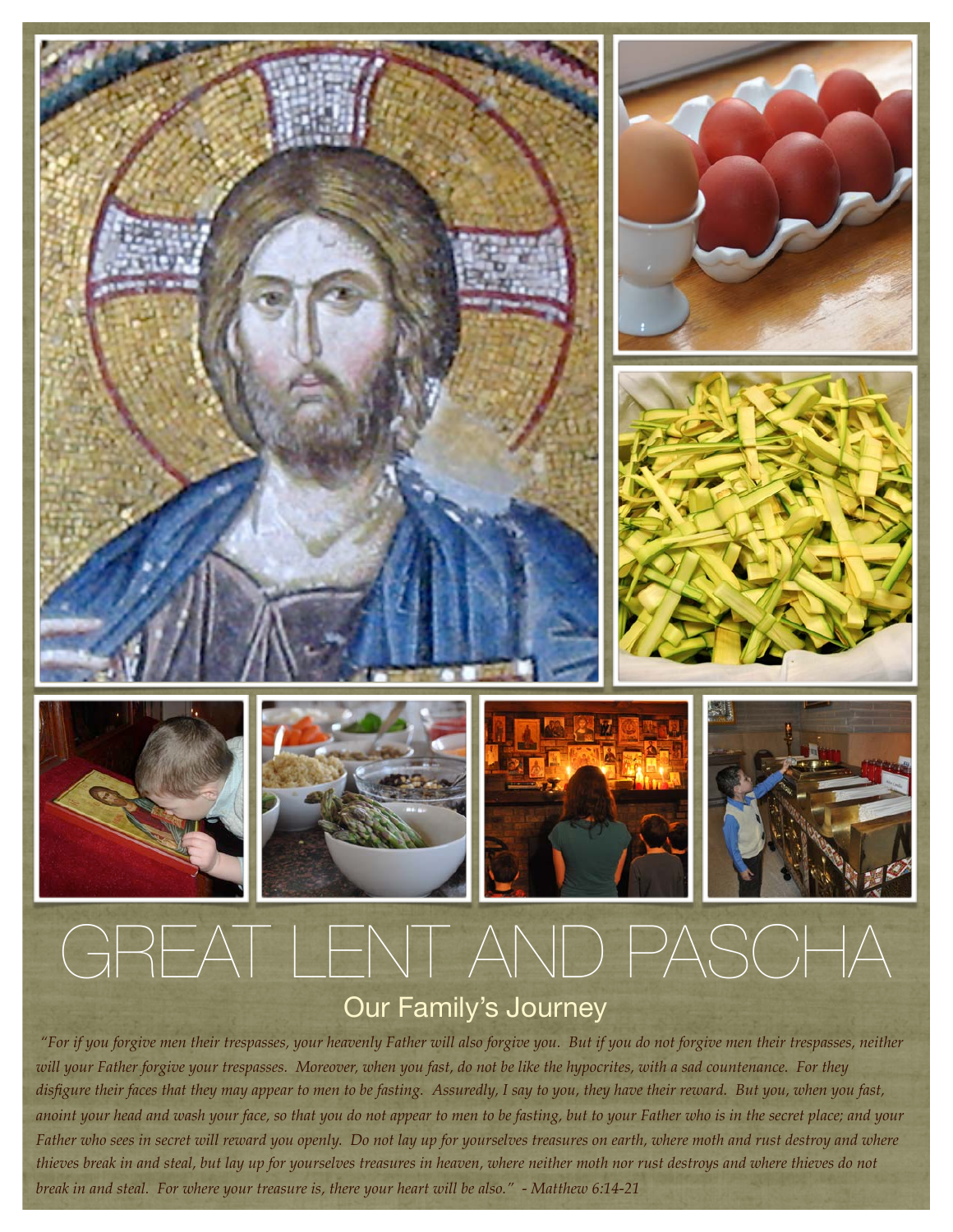# Our Family's Journey Through Great Lent

#### PRAYER OF SAINT EPHRAIM

Lord and Master of my life, deliver me from the spirit of laziness and meddling, the lust for power and gossip.

(Great Prostration)

Rather, grant the spirit of wisdom, humility, patience and love to me, Your servant.

(Great Prostration)

Yes, Lord and King, grant that I may see my own faults and not judge my brother; for You are blessed to the ages of ages.

(Great Prostration)

FASTING PRAYER

## ALMSGIVING